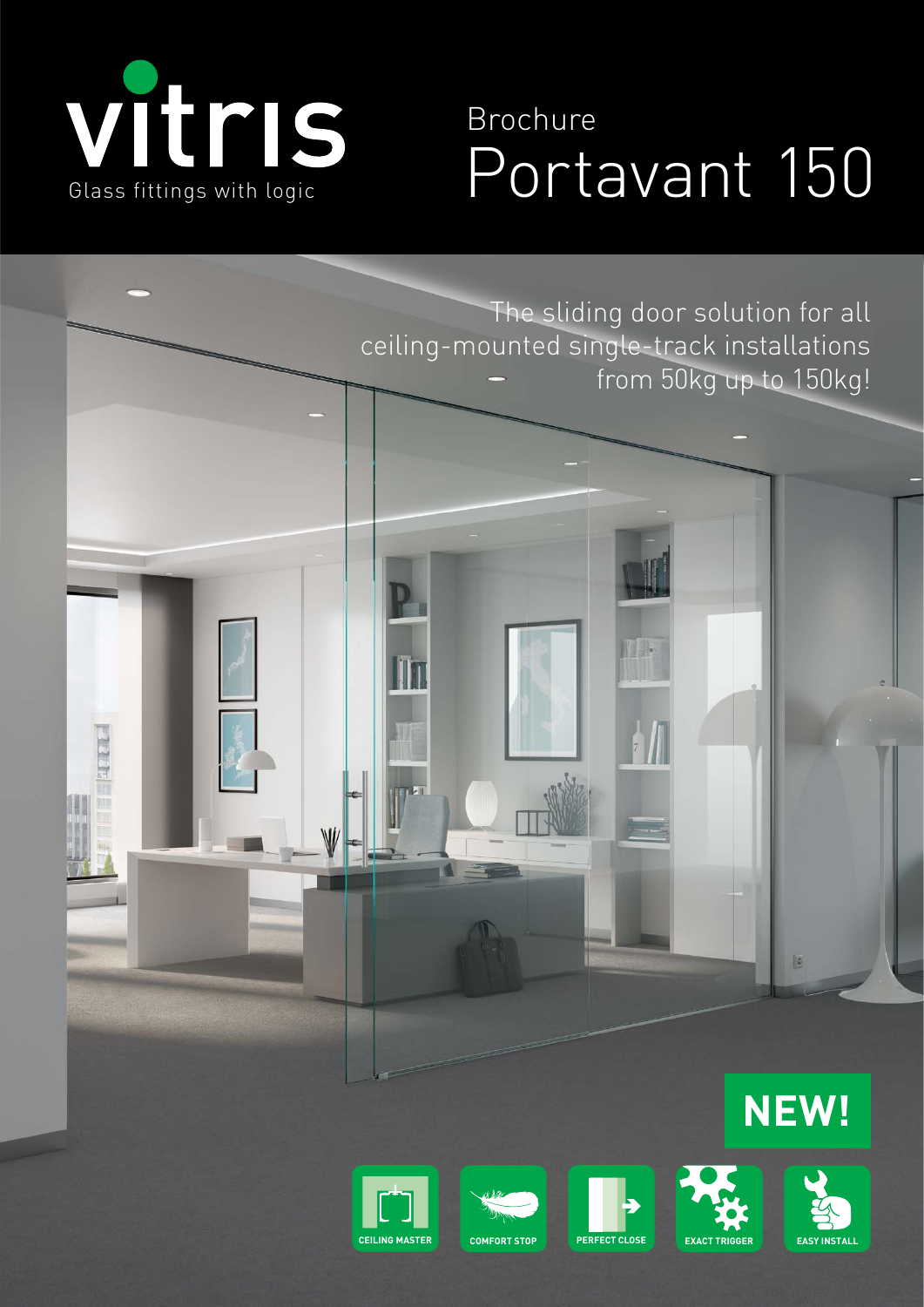# **CEILING MASTER**



# The perfect solution for all ceiling-mounted installations

Portavant 150 is the perfect solution for all ceiling-mounted single-track installations. As all components are inserted into the track profile laterally, the glass panel fitted with clamping jaws is mounted into the twin roller assembly from below and all settings, such as height and end positions, are also adjusted from below, Portavant 150 can also be easily installed in a ceiling pocket, in front of a lintel or in suspended ceilings. Of course, all systems can also be installed with sidelights.



**Thanks to CEILING MASTER, Portavant 150 is a real all-rounder when it comes to ceiling mounting.**



## **COMFORT STOP**

The cushioning system for your safety

Before the end positions are reached, an innovative cushioning system slows down the sash gently and quietly over a distance of several centimetres.

## **COMFORT STOP**

- prevents the door from banging hard, thus avoiding the associated noise and vibrations.
- reliably protects against glass breakage and damage to fittings and walls.
- prevents damage through doors derailing or tilting.
- removes the risk of trapped fingers almost entirely.

#### **COMFORT STOP ensures that everything you appreciate remains safe.**



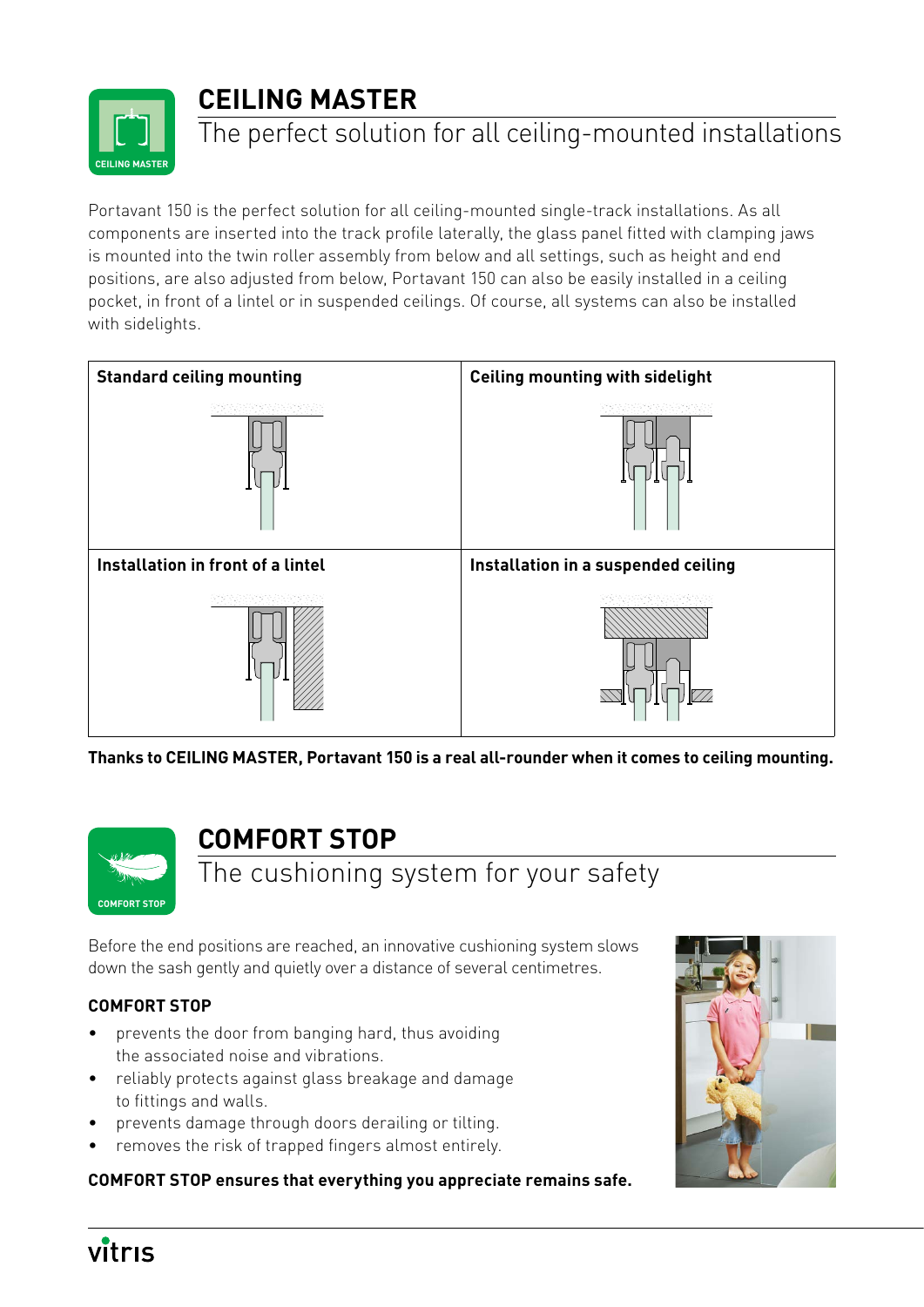

# **PERFECT CLOSE**

# The retraction system for perfectly closed doors

The PERFECT CLOSE retraction system closes the sash fully and safely once it has been slowed down by the innovative cushioning system and

- ensures that the door closes completely even if not fully shut when in a hurry.
- keeps the door in position and prevents it from bouncing back.
- averts undesirable situations, such as draughts, energy wastage, lack of noise protection, as well as visual impairment of a space because doors are not fully closed.



The spring force to close the door can be adjusted in two levels (level 1: 50kg to 100kg and level 2: 100kg to 150kg) to the weight of the door, so enabling the smallest possible opening resistances.

## **PERFECT CLOSE ensures silence, discretion and wellbeing in gently closed spaces.**



Inside Portavant 150, the proven design principle of the Portavant series ensures outstanding quality and technology:

As the activators are connected to the end-stops, they are always in the correct position, thus ensuring reliable activation of the cushioning systems attached to the twin roller assemblies on a permanent basis. This prevents damage to the cushioning systems in the event of faulty adjustment.

If the door is closed too hard, it still has some momentum at the end of the cushioning process. If this happens with Portavant 150, the end-stop stops the door and prevents components of the cushioning system from breaking. The cushioning system is fully functional even when the track has not been installed exactly perpendicular to the glass door. The cushioning system and the activator are both perfectly aligned due to the geometry of the track profile. The swivelling clamp fixture compensates for any deviations from perpendicular alignment. Tolerances of +/- 2.5 mm are permissible.



**With EXACT TRIGGER, the cushioning mechanism will always work correctly.**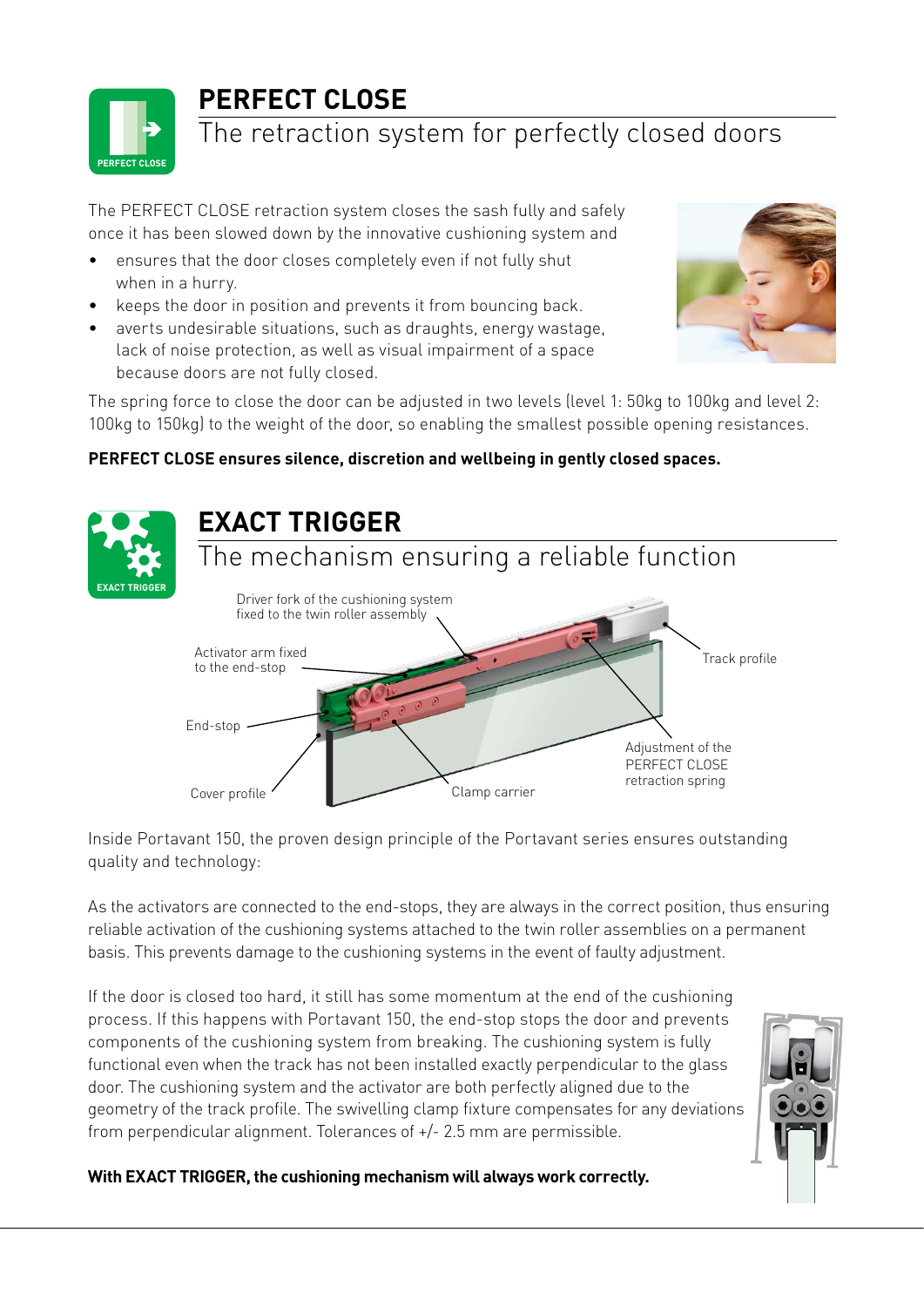



# The clever solution for maximum installation comfort

Portavant 150 offers the greatest ease of assembly in all ceiling-mounted applications. Installation takes just a few steps.

First, the drill holes are made for the track profile. The cover profiles are then clipped onto the track profile or the sidelight support profile and the twin roller assemblies with the cushioning unit, as well as the end-stops with the activators, are inserted laterally into the track profile. Then the track profile – pre-assembled in this way – is installed. After assembling the mounting plate for the floor guide, the sash with the mounted glass clamps is inserted from below into the track profile and the twin roller assemblies are connected with the glass clamp holders. Finally, the floor guide is mounted, and the end positions and the height of the sliding sash are adjusted. The sliding sash can be adjusted in height by  $\pm 2.5$  mm.

## **EASY INSTALL makes the installation of glass sliding doors a breeze.**

# **Familiar Willach quality**

For more than 125 years, Willach has stood for the highest quality, excellent workmanship and products with a long service life. Every product in the Portavant 150 range offers Willach's familiar high quality:

## **The highest technical quality**

- Minimum initial rolling resistance (Grade 3, EN 1527) results in outstanding easy running characteristics
- Extremely long service life (100,000 cycles, EN 1527)

• Corrosion resistance (suitable for humid interior spaces in accordance with EN 1527/1670)



• No maintenance

# **Technical information**

| Weight of sliding sash                                                                                                | From 50kg to 150kg with cushioning on both sides                                                                                                            |
|-----------------------------------------------------------------------------------------------------------------------|-------------------------------------------------------------------------------------------------------------------------------------------------------------|
| Glass width of sliding sash                                                                                           | $\geqslant$ 960mm<br>The maximum height-width ratio of the sliding<br>sash is 3:1.                                                                          |
| Glass thickness of sliding sash and sidelight<br>Tempered glass<br>Laminated safety glass<br>(made of tempered glass) | 10mm/12mm<br>10.76mm / 12.76mm                                                                                                                              |
| Available profile lengths                                                                                             | 1996mm, 2996mm, 3996mm, 5996mm<br>as well as fixed lengths                                                                                                  |
| Twin roller assemblies                                                                                                | High-quality, precise roller bearings<br>with plastic coating                                                                                               |
| Execution                                                                                                             | Always cushioned on both sides; ceiling mounting:<br>one or two-sided; closing to the left or right; also<br>with sidelight(s); colour EV1 (matt aluminium) |

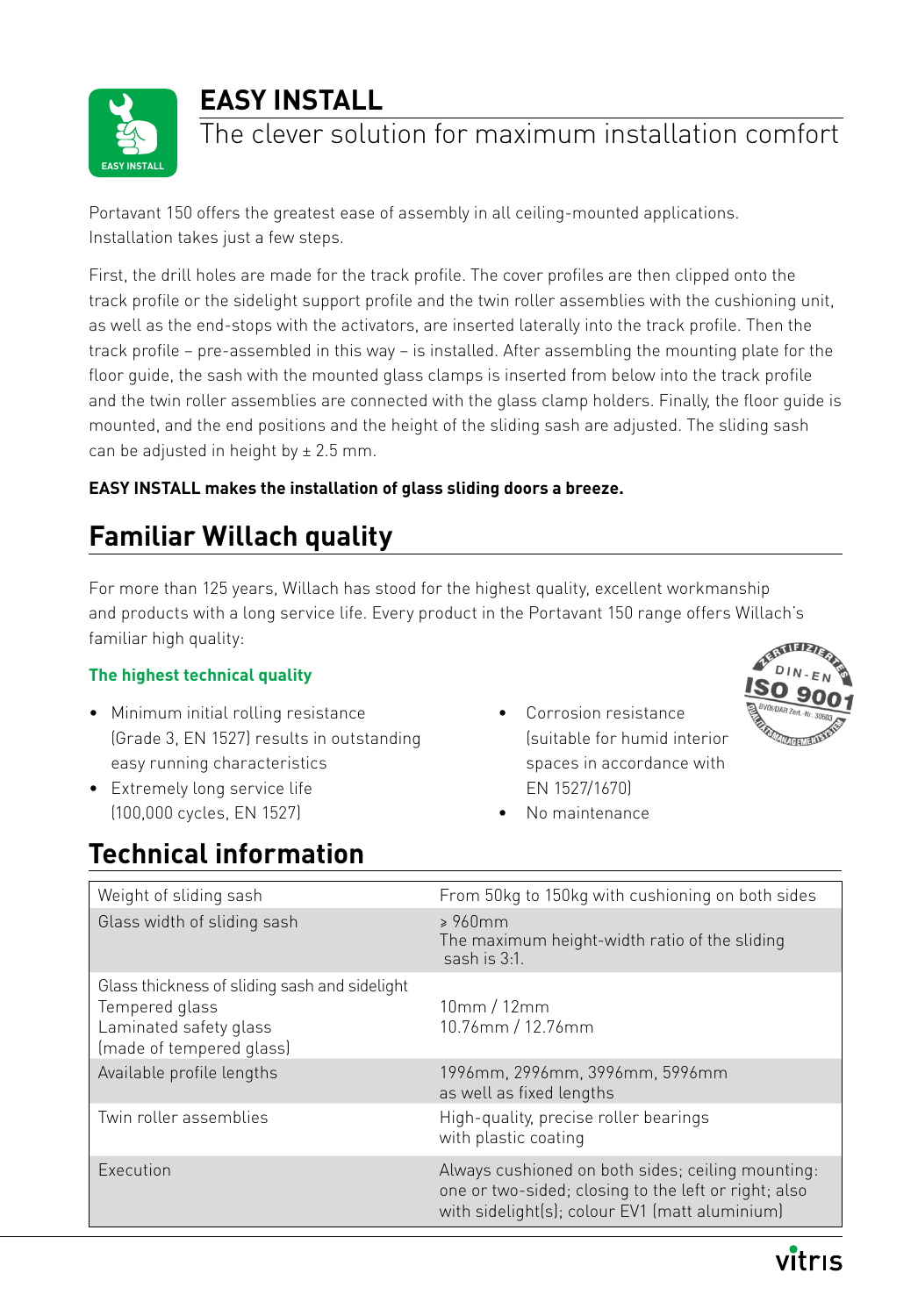## **Broad model range to meet customer requirements**

#### **Ceiling mounting**



### **One-sided systems without sidelight**



## **One-sided systems with sidelight**





Closing to the left or right

#### **Legend**

| lн        | = System height                                     |
|-----------|-----------------------------------------------------|
|           | $ HF  = Glass height of sidelight$                  |
|           | HS = Glass height of sliding sash                   |
| <b>LS</b> | = Length of track profile/sidelight support profile |
|           | $ LW $ = Clear width (building)                     |
|           | LWt = Clear width of wall opening (passage width)   |

#### **Ceiling mounting with sidelight**



#### **Two-sided systems without sidelight**



## **Two-sided systems with sidelights**



| $WF = Glass width of sidelight$                   |
|---------------------------------------------------|
| WFZ = Additional width of sidelight               |
| WS = Glass width of sliding sash with handle      |
| WSZ = Additional width of sliding sash for handle |